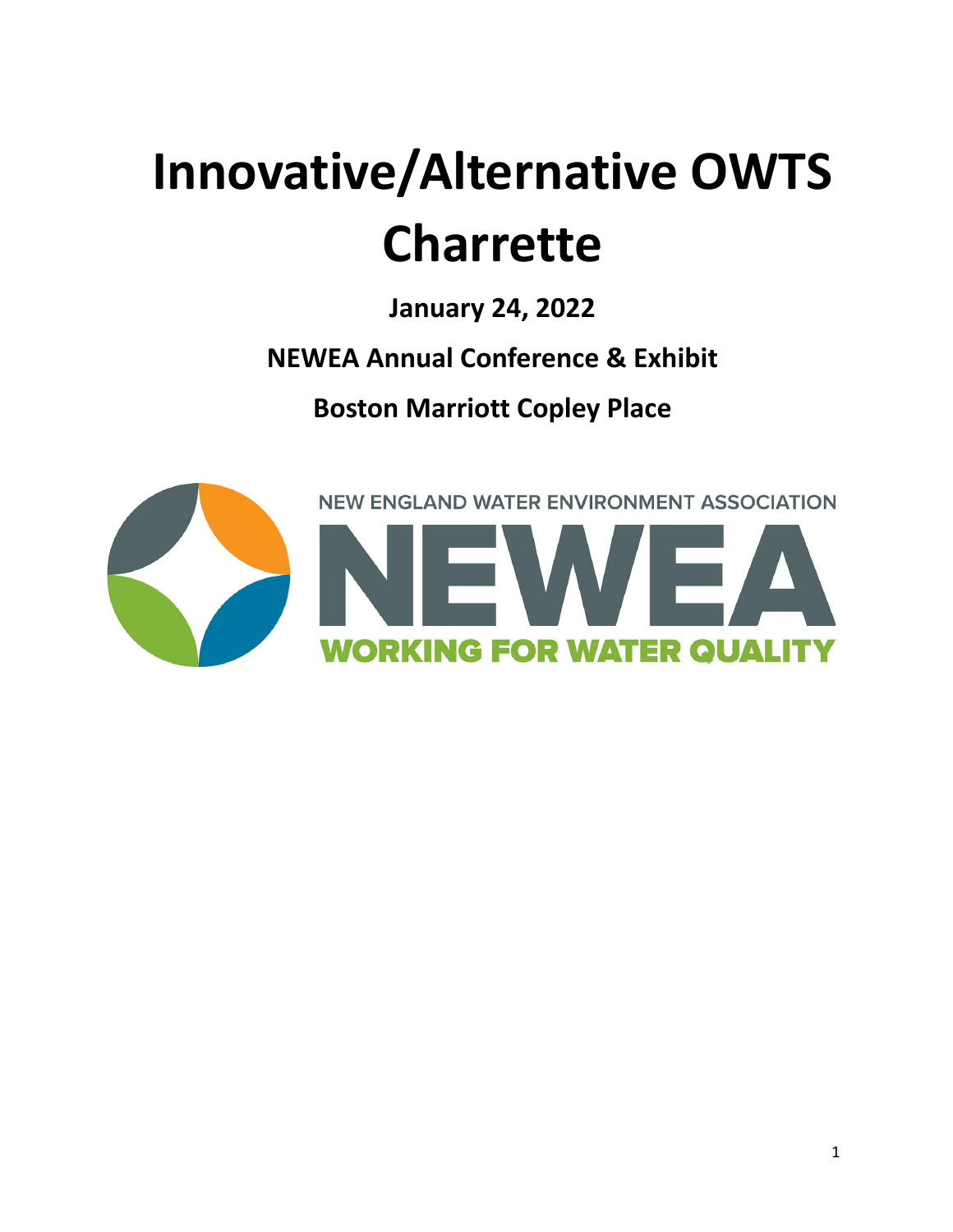## **Table of Contents**

| 1. Executive Summary                               | 3  |
|----------------------------------------------------|----|
| 2. Introduction to the Charrette and Readout Notes | 4  |
| 3. Opening General Session                         | 8  |
| 4. Vision for I/A in Ten Years                     | 11 |
| 5. RME Pilot Should Accomplish or Prove            | 13 |
| 6. RME Design Guidance                             | 15 |
| 7. Sensors                                         | 16 |
| 8. I/A Issues/Challenges/Questions                 | 18 |
| 9. Managing Up                                     | 20 |
| 10. Funding                                        | 21 |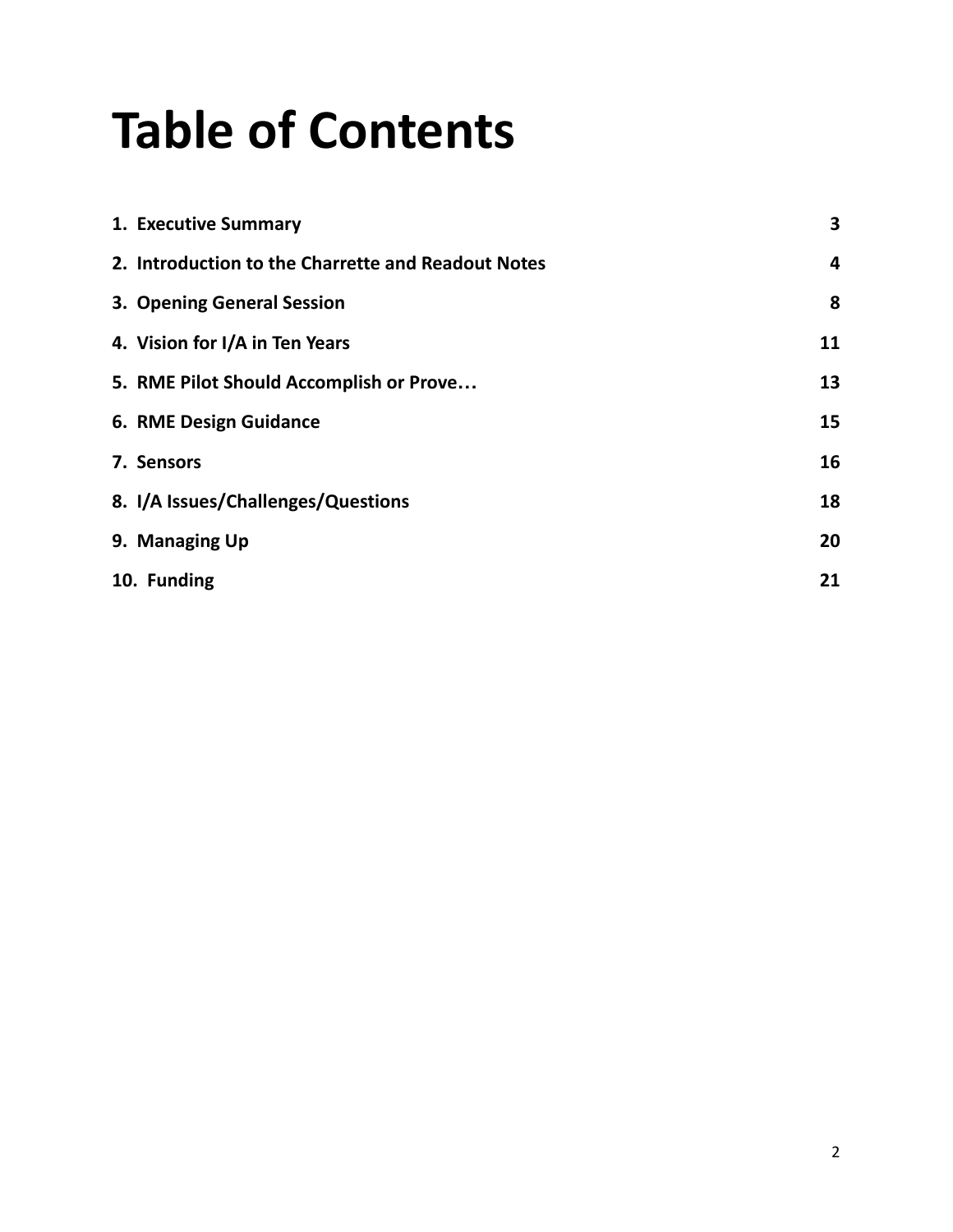### <span id="page-2-0"></span>**1. Executive Summary**

Cape Cod water quality problems are getting worse faster than we seem to be addressing them. How can we accelerate our response? There is a new generation of Innovative/Alternative Onsite Wastewater Treatment Systems (I/A OWTS) that reduces effluent nitrogen concentrations below 12 mg/L, with some as low as 5 mg/L, levels that will make a real difference in Cape water quality.

A key question is how to manage them to ensure continuing performance for the long haul. MassDEP and EPA both support the concept of Responsible Management Entities (RMEs) to oversee Operations, Maintenance and Monitoring (OM&M). RMEs need to be flexible to adapt to multiple town environments, a key in Massachusetts with its Home Rule political structure.

The NEWEA Innovation Council and I/A OWTS Task Force hosted a five-hour charrette on 1/24/2022, bringing 28 senior water professionals together to discuss RMEs and a pilot implementation on the Cape. Once successful, it will inform other areas served by NEWEA and beyond.

We started by listening to a number of key perspectives (recorded), then split into four breakout groups to work on a number of questions. Results are documented in this report, organized according to the meeting flow and questions asked. Some key findings include the need to:

- Treat I/A OWTS as Infrastructure, and it should be managed by professionals (not homeowners).
- Consider I/A systems where sewers are not planned in CWMPs, nor where phosphorus is a problem in ponds (at least until phosphorus treatment is approved in an I/A's configuration).
- Identify N sensitive areas (estuaries, etc.) and incorporate them into the Title 5 regulatory structure to treat the whole problem, not just drinking water.
- Refine the definition of Best Available Technology to include systems that have achieved General Approval and Provisional Approval (where the performance data shows superior treatment) and how that concept will be implemented to drive toward best solutions, not just the cheapest.
- Field test multiple remote sensors and learn how best to use them to reduce costs and for performance management, and eventually for compliance.
- Work to streamline data gathering and analysis to shorten the time and cost of achieving General Permit status for new technologies.
- Find additional funding vehicles to accelerate both General Permit status and market adoption. We will host a follow-on meeting on funding from both private and public sources.

Importantly, The Nature Conservancy has committed \$100,000 in preliminary funding to stand-up an RME Pilot program, and we thank them for their leadership!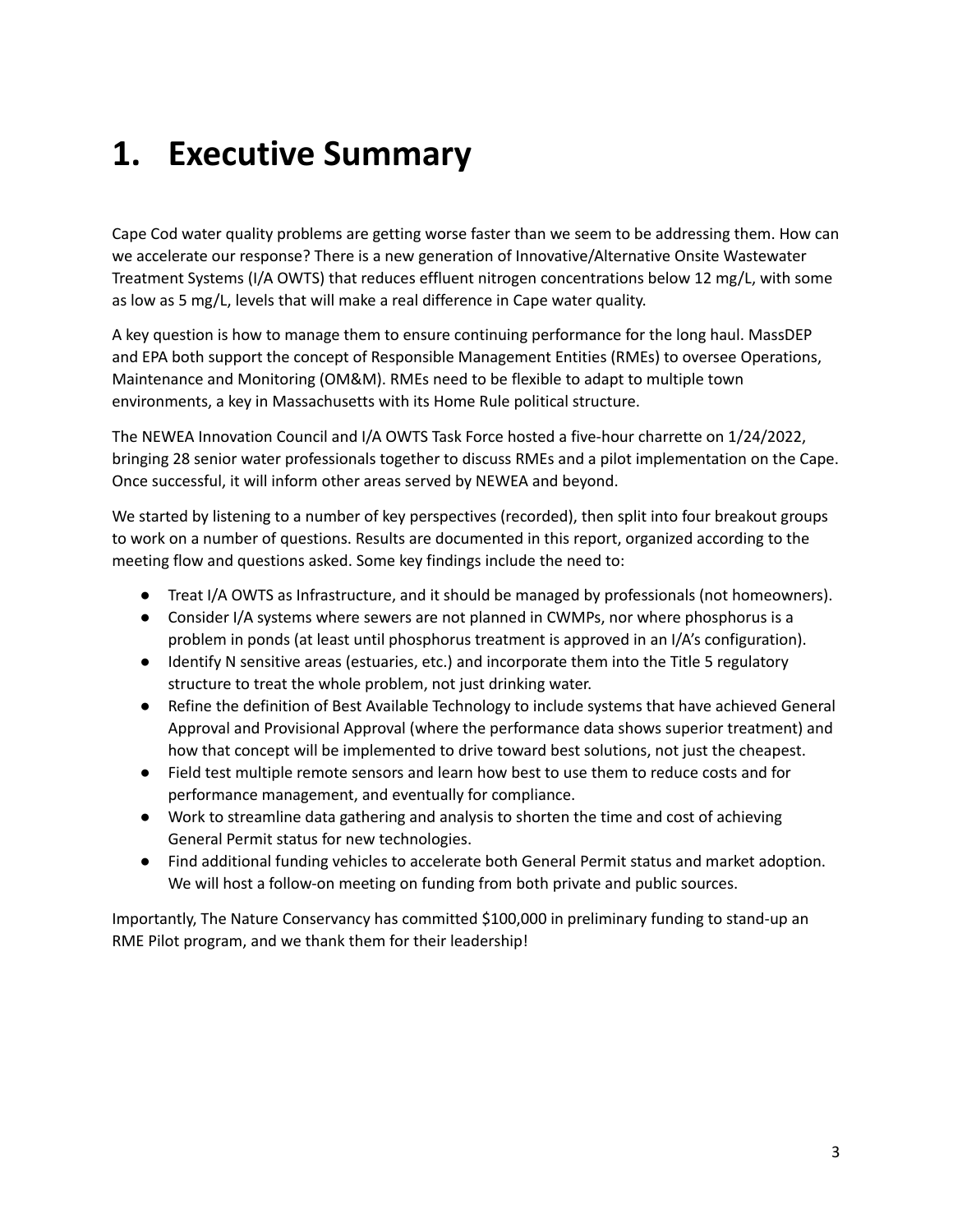## <span id="page-3-0"></span>**2. Introduction to the Charrette and Readout Notes**

On 1/24/22 NEWEA's I/A OWTS Task Force hosted a five-hour, virtual charrette with 28 participants, listed below, on the topic of Responsible Management Entities (RME).

This was an invitation-only event due to the need to keep the numbers small and encourage open communications from busy people with significant perspective. The first question was, "Who do we want on the bus?" Everybody we asked enthusiastically agreed to participate. Along the way we solicited input on the format and topics we should "chew on". Originally, we had hoped to address funding as well, but it became clear there was insufficient time to give both topics justice. We are planning a second event on funding in the near future.

A half-dozen questions, listed below, were developed and shared with participants a few days ahead of the event.

We started by listening for 90 minutes to presentations from various perspectives: MassDEP, Pleasant Bay Watershed, Barnstable County/MASSTC, Buzzards Bay Coalition, Long Island, NY's Suffolk County. We are very grateful for the presenters' efforts in putting together and presenting excellent materials. We solicited brief comments from towns around the region who wanted to add thoughts.

Then we broke into four breakout sessions, each with a session-leader and a note-taker. They conferred for the next three hours (with a break for lunch). The teams stayed well focused on the questions at hand and expanded the conversations beneficially.

The final half hour was spent reading out the key findings in a general session. The general sessions have been recorded and can be found on our website.

Subsequently, I have reviewed 34 typed pages of meeting notes and identified well over 200 separate comments. They have organized them into eight topics, generally keeping the discipline of putting each comment into only one "bucket". We also created an executive summary.

This report is in outline format with bold strikes to highlight key terms. The objective was to create a brief outline of key comments and questions, creating a reference check list rather than a narrative tome. Hopefully it will be useful as such.

Participants were highly knowledgeable people. If they say or ask something, it is worth listening to. There should be no surprises here. There was a lot of common understanding and agreement but also plenty of questions and concerns. Much still needs to be developed. Thank you to all who participated. If meetings like this help move things forward, we are being successful.

I especially want to thank the breakout leaders who acted as a wonderful committee in shaping the event and this report. They are Alison Bowden, Scott Horsley, Maggie Fieldsteel and Marianne Langridge. Also, the note-taking function was handled exceptionally well by Emma Gildesgame, Megan Goldsmith, Jennifer Loughran, and Kathleen Mason. Brian Baumgaertel at MASSTC has also provided very helpful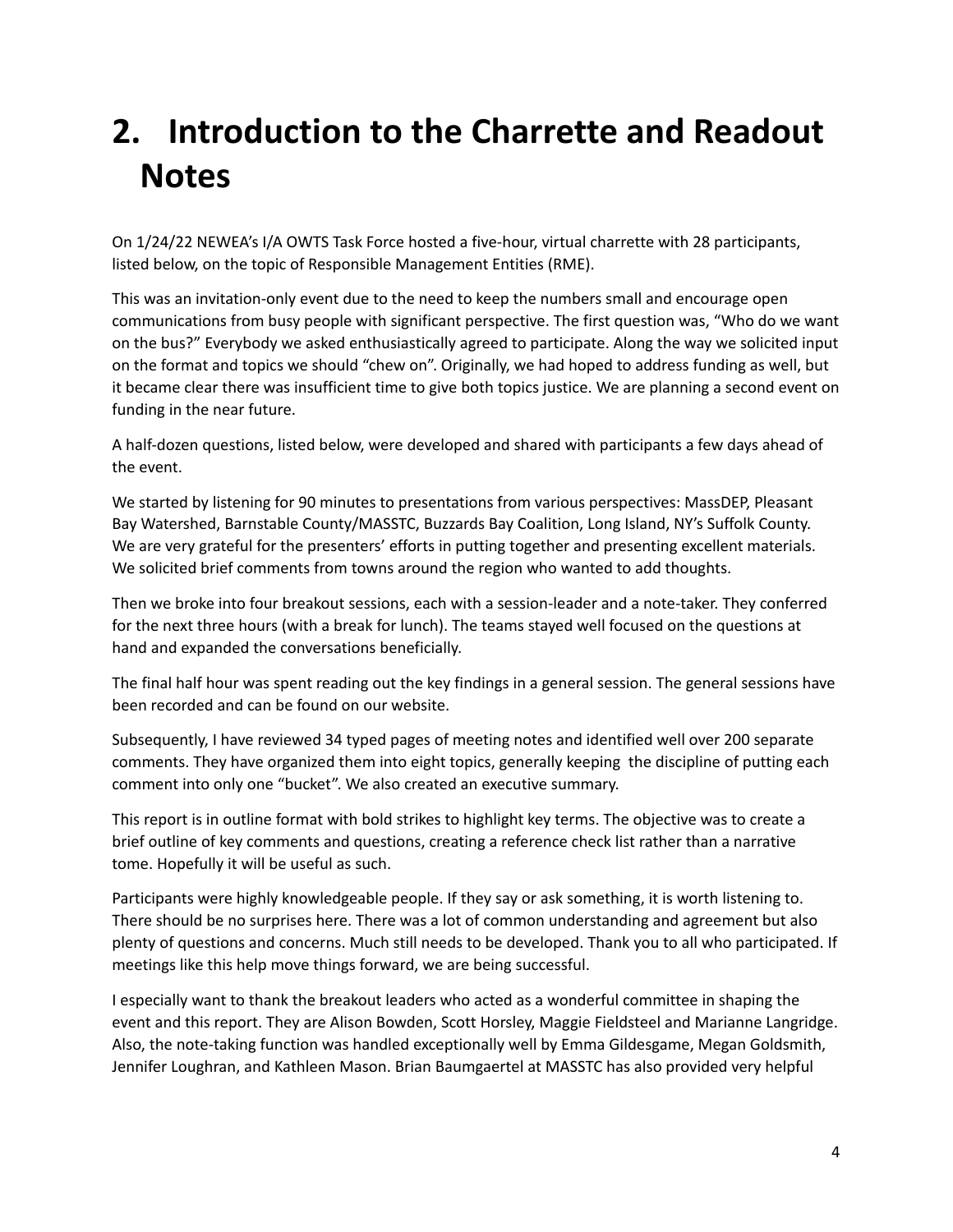insights along the way. And special thanks to Janice Moran and Heather Howard at NEWEA for their production support.

I would be happy to discuss this with anyone.

Respectfully submitted, Bruce H. Walton

NEWEA I/A OWTS Task Force Chair [bwalton@battaliawinston.com](mailto:bwalton@battaliawinston.com) C 617-633-5065

Home page:

[https://www.newea.org/about-us/committees/innovative-alternative-onsite-water-treatment-systems-t](https://www.newea.org/about-us/committees/innovative-alternative-onsite-water-treatment-systems-task-force/) [ask-force/](https://www.newea.org/about-us/committees/innovative-alternative-onsite-water-treatment-systems-task-force/) Resources: <https://www.newea.org/resources/innovation/resources/>

#### **I/A Charrette Attendees 1/24/22**

MaryJo "MaryJo" Moubry Feuerbach Maggie "Maggie" Theroux Fieldsteel

#### **Person Title Organization** Brian "Brian" Baumgaertel Director MASSTC Alison "Alison" Bowden **Director, Science & Strategy Nature Conservancy**, The Nature Conservancy, The Marybeth "Marybeth" Chubb Wastewater Section Chief Marybeth MassDEP Alissa "Alissa" Cox Director, NE Onsite Wastewater Trng Pgm University of Rhode Island Zenas "Zee" Crocker **Executive Director** Barnstable Clean Water Barnstable Clean Water

Ian "Ian" Dombroski SNEP Program Coordinator EPA Region 1 Matt "Matt" Dowling **Charlestown, RI, Town of Charlestown, RI, Town of** Charlestown, RI, Town of Robert "Bud" Dunbar **President** President Verified Water, Inc. Mgr, Watershed & Nonpoint Source Mgt Section EPA Region 1 Innovative Technology Specialist - Retired EPA Office of R&D

Tim "Tim" Gleason Supervisory Research Biologist EPA Office of R&D Andrew "Andrew" Gottlieb **Executive Director** Andrew Association to Preserve Cape

Thomas "Tom" Groves **Executive Director** Now RASH COMPLET A RESEARCH COMPLETE RESEARCH TO MEET A RESEARCH COMPLETE Scott "Scott" Horsley **Scott Access** Water Resources Consultant **Independent Consultant** Consultant Ian "Ian" Jarvis **Environmental Engineer, SE** MassDEP Michelle "Shelly" Jenkins **Information Officer** NEIWPCC **NEIWPCC** Justin "Justin" Jobin Environmental Scientist Coastal Wastewater Solutions Lealdon "Lealdon" Langley **Director, Division of Watershed Management** MassDEP Marianne "Marianne" Langridge Founder Sustainable Synthesis Sustainable Synthesis Pio "Pio" Lombardo Owner Lombardo Associates, Inc. Gerard "Gerard" Martin Deputy Reg. Dir., Bureau of Water Resources, SE Region Mark "Mark" Nelson **Principal, Sr. Hydrologist** Horsley Witten Group, Inc. Timothy "Tim" Pasakarnis **Water Resource Analyst** Cape Cod Commission Cape Cod Commission Korrin "Korrin" Petersen Senior Attorney Senior Attorney Subsection Buzzards Bay Coalition Carole "Carole" Ridley **Principal Principal Ridley & Associates**, Inc. Adam "Adam" Turner **Executive Director** Martha's Vineyard Commission **Martha's Vineyard Commission** Bruce "Bruce" H. Walton **Partner Battalia Winston** Partner **Battalia Winston** John "John" Waterbury **Vice Chair, Water Quality CTTEE** Falmouth, MA, Town of Emma "Emma" Gildesgame Analyst Analyst Analyst Nature Conservancy, The Nature Conservancy, The Nature Conservancy, The Nature Conservancy, The Nature Conservancy, The Nature Conservancy, The Nature Conservancy, The Nature

# **Coalition**

Cod & Mashpee Selectmen MassDEP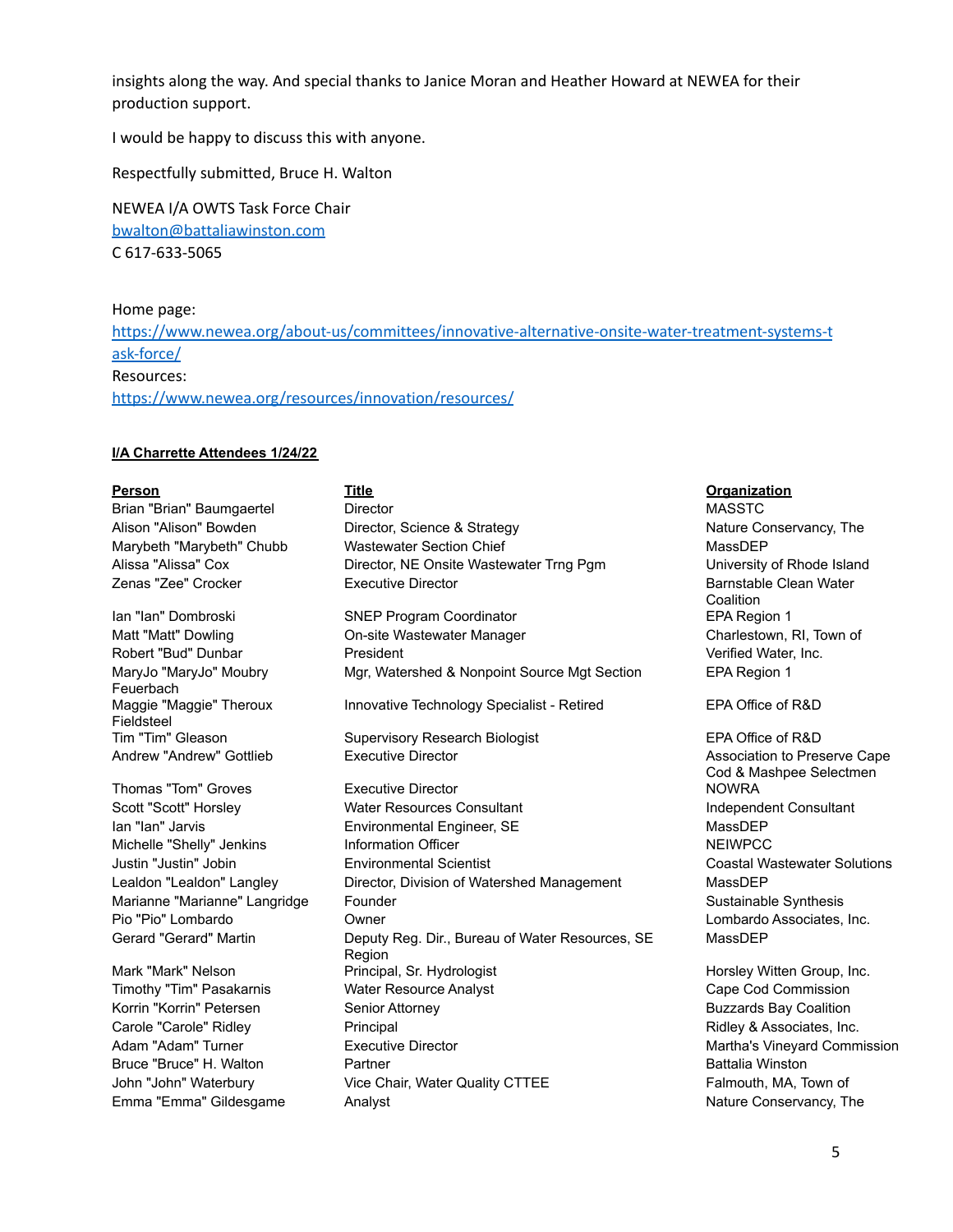Megan "Megan" Goldsmith Innovation Council Intern NEWEA Jennifer "Jennifer" Loughran Project Manager - Innovative Solutions Barnstable Clean Water

Cape Cod Commission Cape Cod Commission Cape Cod Commission

**Coalition** 

#### **Questions for the Breakout Sessions**

#### **What is the vision for where we want I/A to be in 10 years?**

- Metrics?
- Milestones?

#### **What do we want a pilot RME to accomplish or prove?**

● Guidance on where to start, phases, scale, sites, etc.

#### **How do we take advantage of, and test out, new sensor technologies in a pilot RME?**

- Operational status Are things working (e.g. blowers, others)?
- N sensor
- Measure and manage performance other new ways

#### **How do we "manage up" across multiple administrations?**

- With the coming election, what should we want candidates to know about our issues?
- How do we create and ensure momentum?

#### **What are the other big things we need to address together, now or in future events? For example:**

- Funding Public and private strategies
- Critical Parts for L/T performance assurance Insurance?
- State and local regulations
- Title 5 for N sensitive areas

#### **Readout Note Topics**

- 1. Executive Summary
- 2. Introduction to Charrette and Readout Notes
- 3. Opening General Session
- 4. Vision for I/A in Ten Years
- 5. Pilot RME Should Accomplish or Prove…
- 6. RME Design Guidance
- 7. Sensors and Other New Technologies
- 8. Issues/Challenges/Questions
- 9. Managing Up
- 10. Funding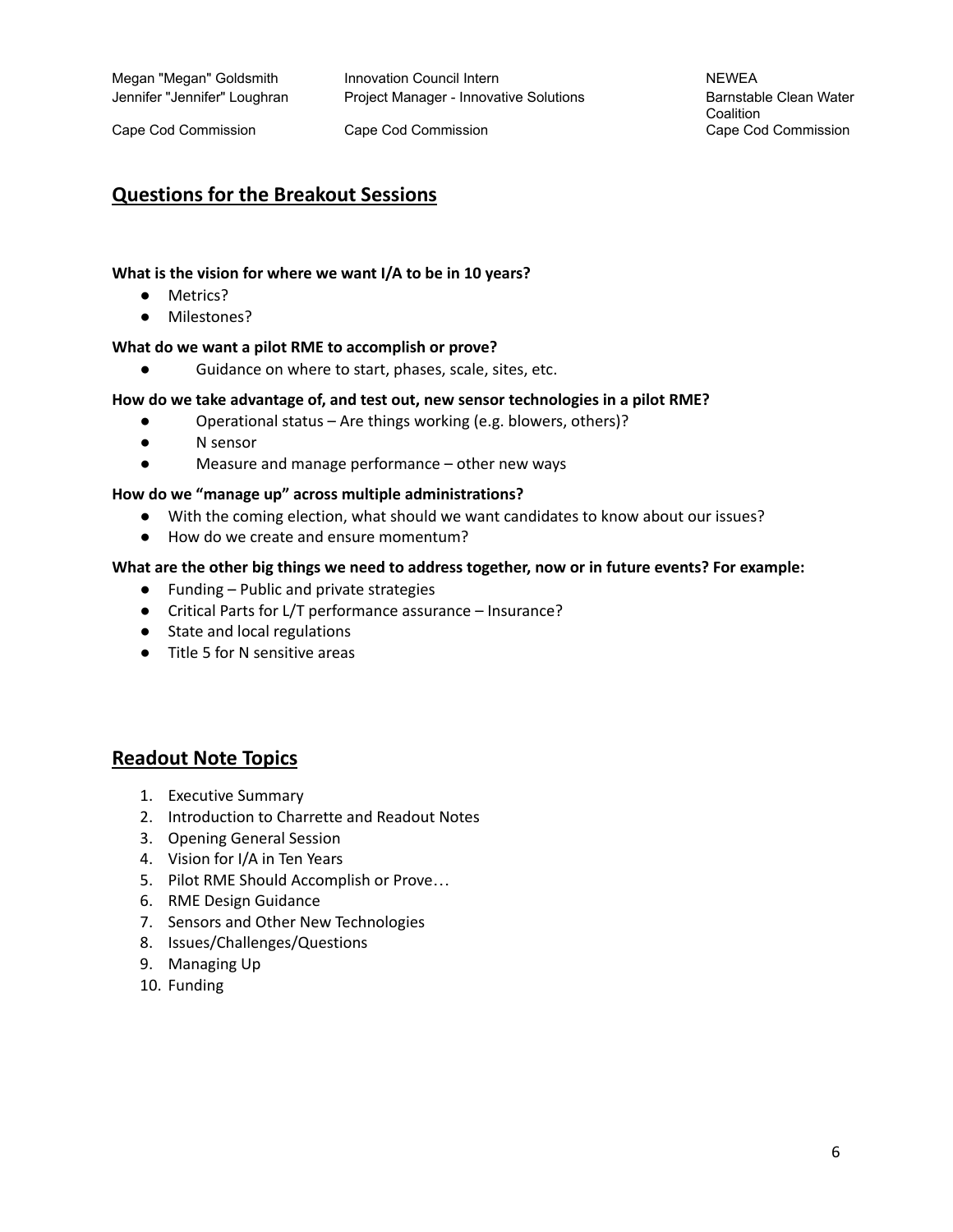## <span id="page-6-0"></span>**3. Opening General Session**

**From 21 General Session Comments**

#### **Please refer to video presentations and slides for perspectives from:**

**MassDEP**

**Pleasant Bay Alliance**

#### **MASSTC**

**Long Island - Lessons Learned**

#### **Buzzards Bay Coalition**

#### **These notes generally focus on highlights and comments/questions after the presentations**

MassDEP sees **RME as an effective** way for towns, groups of towns, counties, and designees to meet requirements and administer monitoring, inspection, and O&M required by DEP, watershed permits and any local requirements.

#### MassDEP Requires, for N reduction credits, that the **town (not homeowner) is responsible for operations, maintenance and monitoring (OM&M).**

MassDEP provides **technical assistance**, but because of **home rule**, the municipality determines the role of an RME.

#### MassDEP Suggests

- **Bylaw**s to establish I/A program and Adaptive Management Review (AMR) program
- Build **community support**
- **Board of Health** adopts **implementation regulations**, so town does not need Town Meeting approvals on each AMR cycle

#### Mashpee

- Be mindful of **Phosphorus** in freshwater. Whatever is done, do it once. Don't plan to revisit a distributed site and add phosphorus support later. Very expensive to implement.
- Upgrading installed distributed systems in the field is a huge effort. Avoid the need through good planning.
- In all decisions, consider the **Technical, Practical and Political** implication.
- Also consider the **cost of doing nothing.**

#### Barnstable County/MASSTC

- I/A systems need to operate at **<= 12 mg/L effluent N** to affect watersheds.
- Basically, MASSTC is already doing RME work at Shubael Pond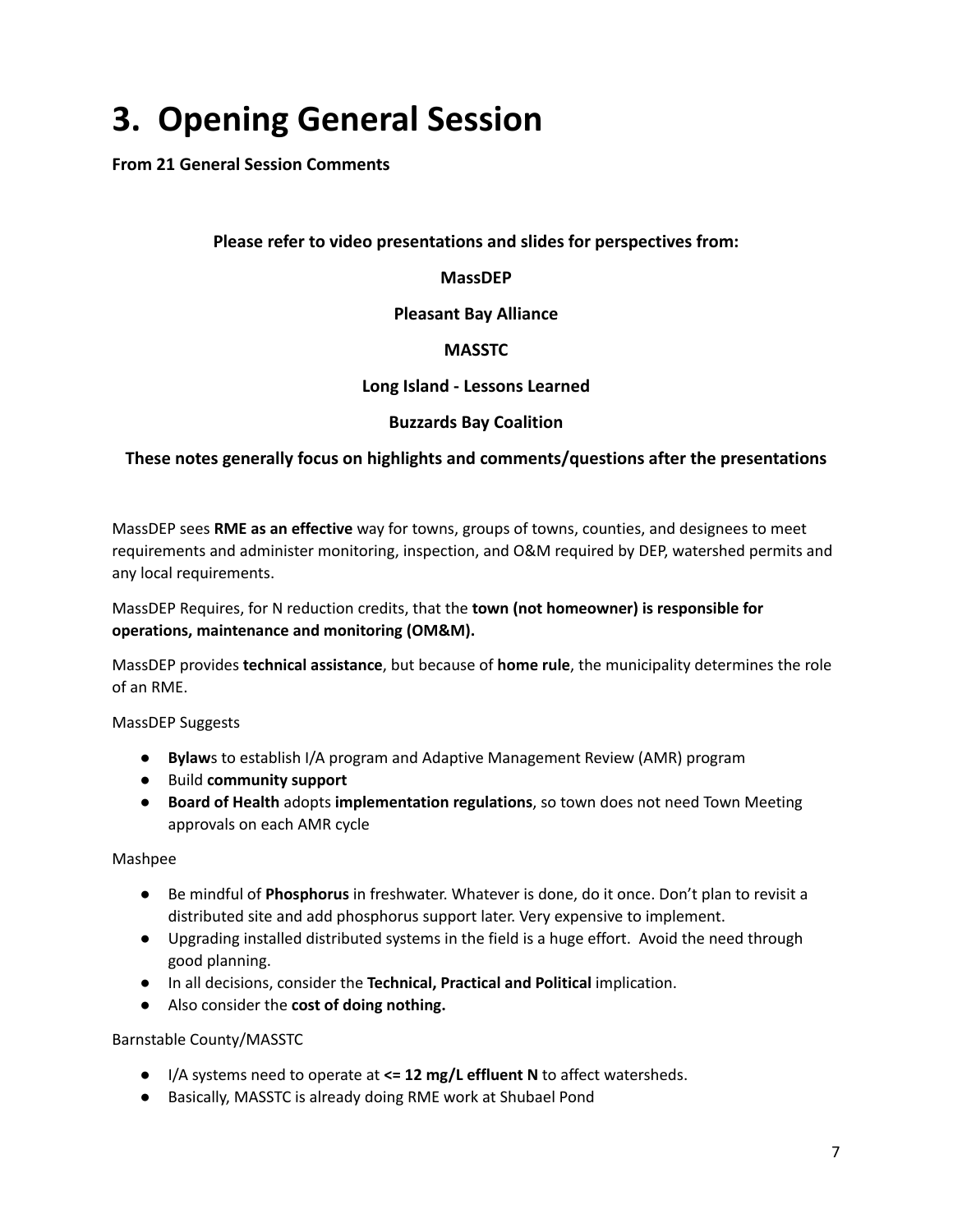- RMEs move **People and Data**
- Estimates upgrading the Barnstable County Septic Management Program (BCSMP) **database** as a two month effort.
- Wants to formalize role as a Pilot RME
- Submitted a draft proposal to Barnstable in November with a **three-year \$700,000 stand-up cost** estimate
- Starting to look at **Phosphorus** (but not as part of the RME)

#### Barnstable/Brewster

- **● Don't let perfect become the enemy of good**
- Act **NOW**
- Study **CEC**s
- **Real Time monitoring** is crucial
- **Leach Field** sizing should be standardized by technology

#### Pleasant Bay Watershed Permit. See **Pleasantbay.org**.

Cape Cod Commission

- Looking at distribution of **Risk**
- **Risk tolerance** of a town is key

#### Buzzards Bay Coalition

- RME = **Utility Management** = Needed
- **Stop making the problem worse** (i.e. new Title 5 installations)
- Identify **sensitive areas**
- Get **homeowner** buy-in
- Falmouth installed and managed **multiple (5) technologies**. This leads to risk reduction, and everyone will get better.
- RME Needed To
	- Select and pay engineer
	- Select and pay for the system
	- Select and pay installer
	- Manage OM&M
	- Enable volume purchasing and focus on **best, not cheapest**, system

#### Homeowner **Fees Will Cover RME cost**

When treating I/A as infrastructure under the management of an RME, the target performance should be an **aggregate N removal**, not house by house.

All components need to work together

- Good technology
- User buy-in
- Willing regulators
- Good managers who work with all stakeholders

Lessons from Long Island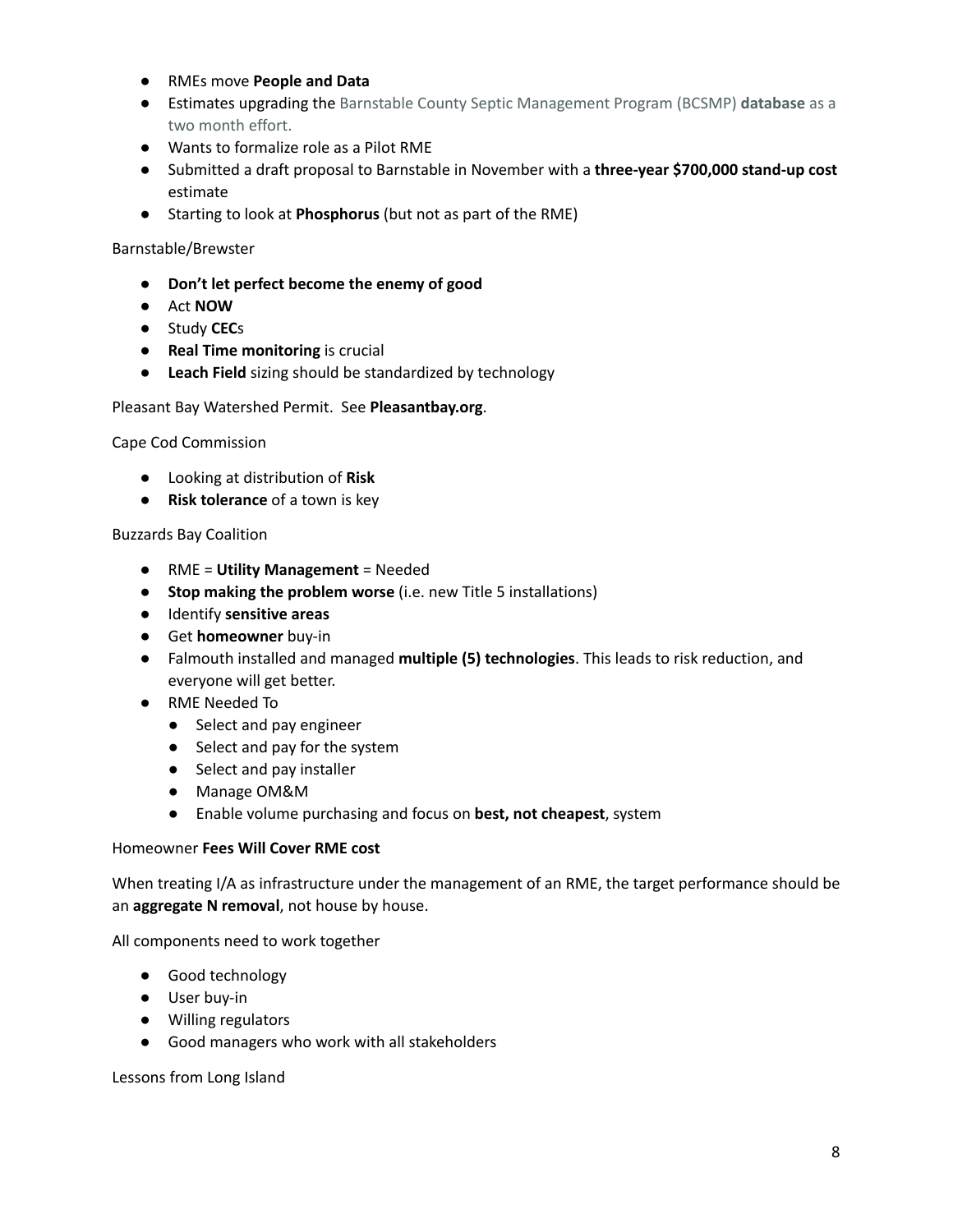- **● RMEs save \$**
- **Multi-jurisdictional** effort
- **Rebrand** from I/A Septic Systems to **Clean Water Septic Systems** (more mainstream)
- Need
	- o Significant **grant \$**
	- o **Training** programs
	- o Centralized **record keeping**
	- o Strong **web presence**

**RME and Funding are the two biggest I/A issues**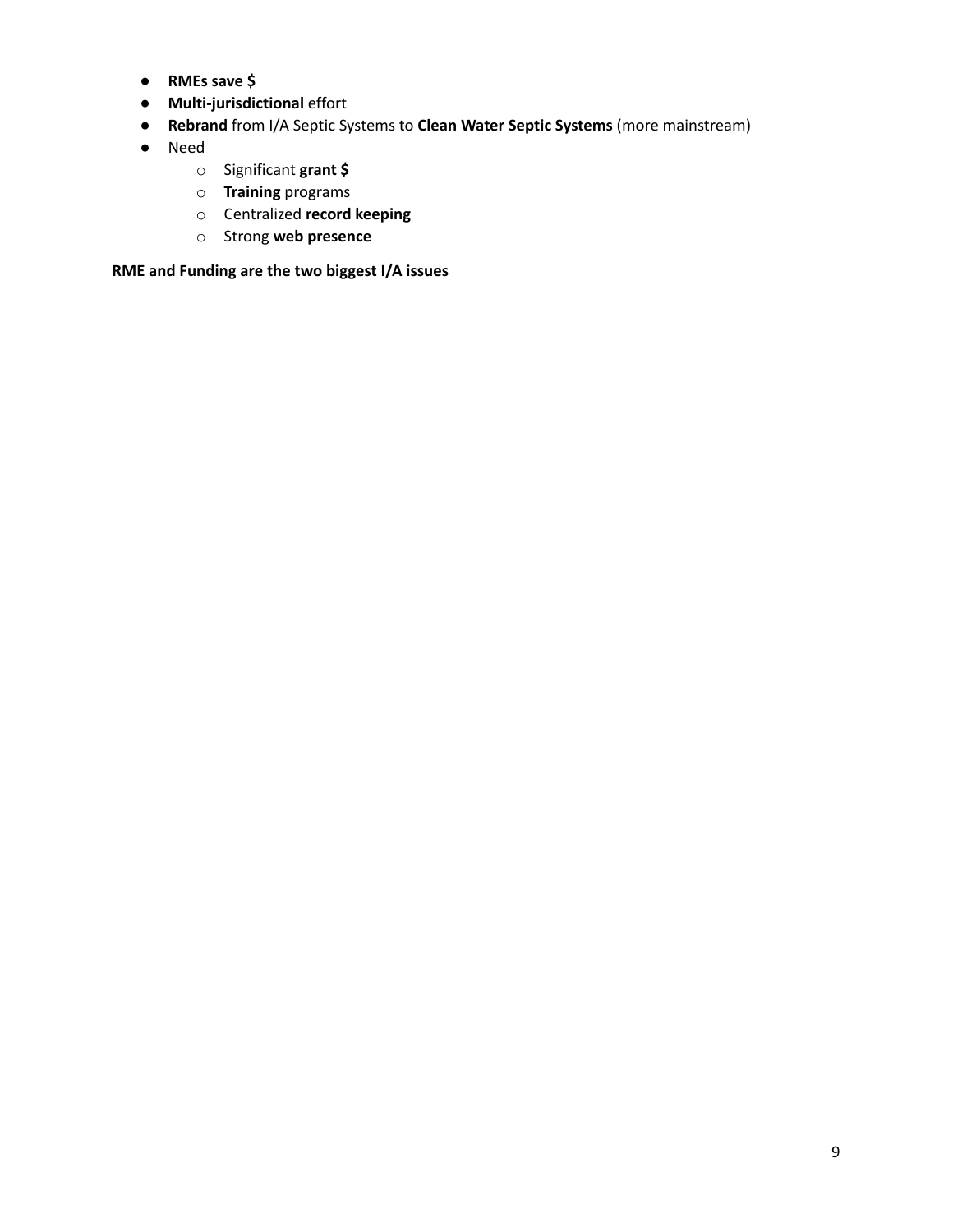## <span id="page-9-0"></span>**4. Vision for I/A in Ten Years**

#### **From 44 Breakout Session Comments**

A possible **Vision Statement** – Decentralized infrastructure has a demonstrated efficacy equivalent to centralized infrastructure where centralized systems are not cost effective.

I/A is viewed as **infrastructure**

**Several** I/A Systems have **General Permit status** at <= 10-12 mg/L.

The **public embraces I/A** and is educated, excited and confident in I/A.

There is a clear, streamlined **General Use Approval Process**

● Other states' data is being used regularly in the permitting process

I/A is being **installed at scale and at lower prices**

#### **Title 5 systems are no longer being installed**

#### **Watershed-based management** is SOP

- Incentives and structures are in place
- Towns are motivated to think this way

**Guidance** is available on how to decide sewer or I/A at a site. **Economic analysis** is well documented.

#### An **entity** exists to **oversee and support RMEs**

- Tracks and reviews I/A performance data
- Ensures RME performance and compliance
- Advises towns, watersheds and counties on RME design options

#### RME concept is **successful**

- **Flexible and adaptable** from town-to-town
- Does data tracking
- Is a clearing house for system performance
- Has a **technical advisory board**
- Does continuous performance improvement
- Is mindful of new technologies that may help
- Uses process control and automation to optimize performance
- Remote monitoring is SOP

**Leach field** sizing is tied to system performance automatically (not by individual permit application)

Regulations are based on **performance-based standards**, providing a roadmap for cleaner water

**Risk** – Towns are confident that I/A works and all stakeholders are protected.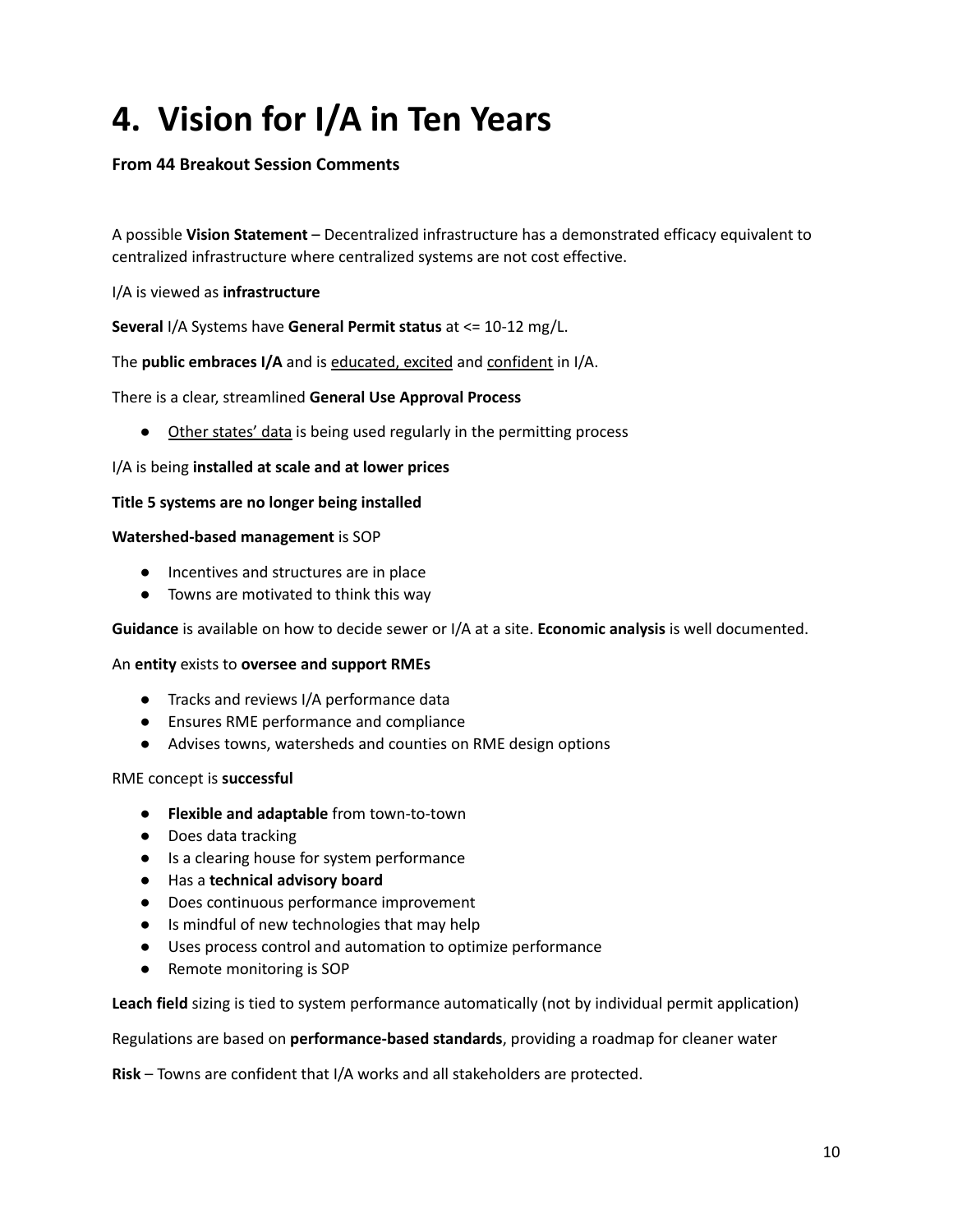**Financing** is sustainable and with mechanisms in place to enable simple, accessible financing.

#### **Laws and Regulations** have evolved to support I/A

**Clusters** are part of the solution, especially in new construction housing developments

- Town has leverage with developer
- Helpful around conservation easements

I/As are handling **CECs**, too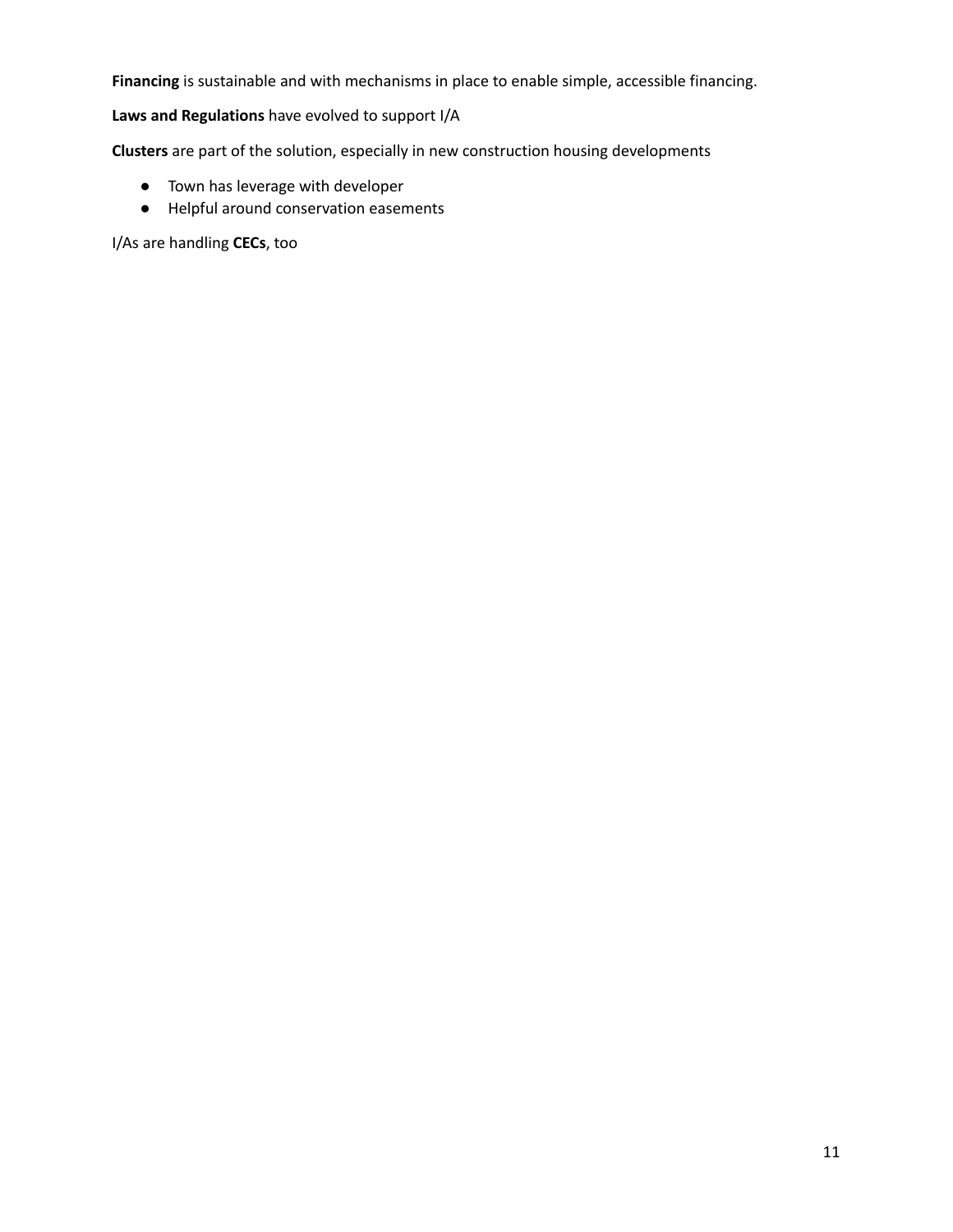## <span id="page-11-0"></span>**5. RME Pilot Should Accomplish or Prove…**

#### **Key Action Phrases**

#### **From over 69 Breakout Session Comments**

Build RME **framework and structure**

Drive **system wide or neighborhood performance**

Achieve **water quality improvements**

#### Prove **cost effectiveness** and **efficiency** of RME

- Remove X amount of nitrogen at Y cost, system-wide. Chart by technology/vendor.
- Compared to what? Sewering?

Include system cost in **system efficacy assessments**.

Develop **DEP partnership and collaboration.** Build a culture of careful innovation.

Design **flexibility** in approach to accommodate town preferences and tax issues.

#### Define **authority boundaries and accountabilities**

#### Manage **enforcement, interventions. (**Alert notices to DEP, homeowners (via APP), others?)

- Who has "What" authority?
- How are "noncompliant systems" reported and to whom? What steps will be taken if the systems are not fixed?

Hold **Cost of Maintenance** to under \$1000/year (\$600-800/year target)

Design, manage and deliver **data, reporting structures and reports**

- Become a **clearing house** for system performance.
- **●** Build and maintain **install base inventory**

Prove **successful OM&M**, but not necessarily any vendor's solution

Learn how **sensors and other technologies** (e.g. GIS) could and should be used.

- **Confidence levels**.
- Study/correlate findings, leading to sensor approval.

#### Provide **guidance and options** to towns, helping them to act responsibly

#### Incorporate **Social Equity** concerns

Develop **Contracts** with existing inspectors, maintenance firms, homeowners, vendors

● Set parameters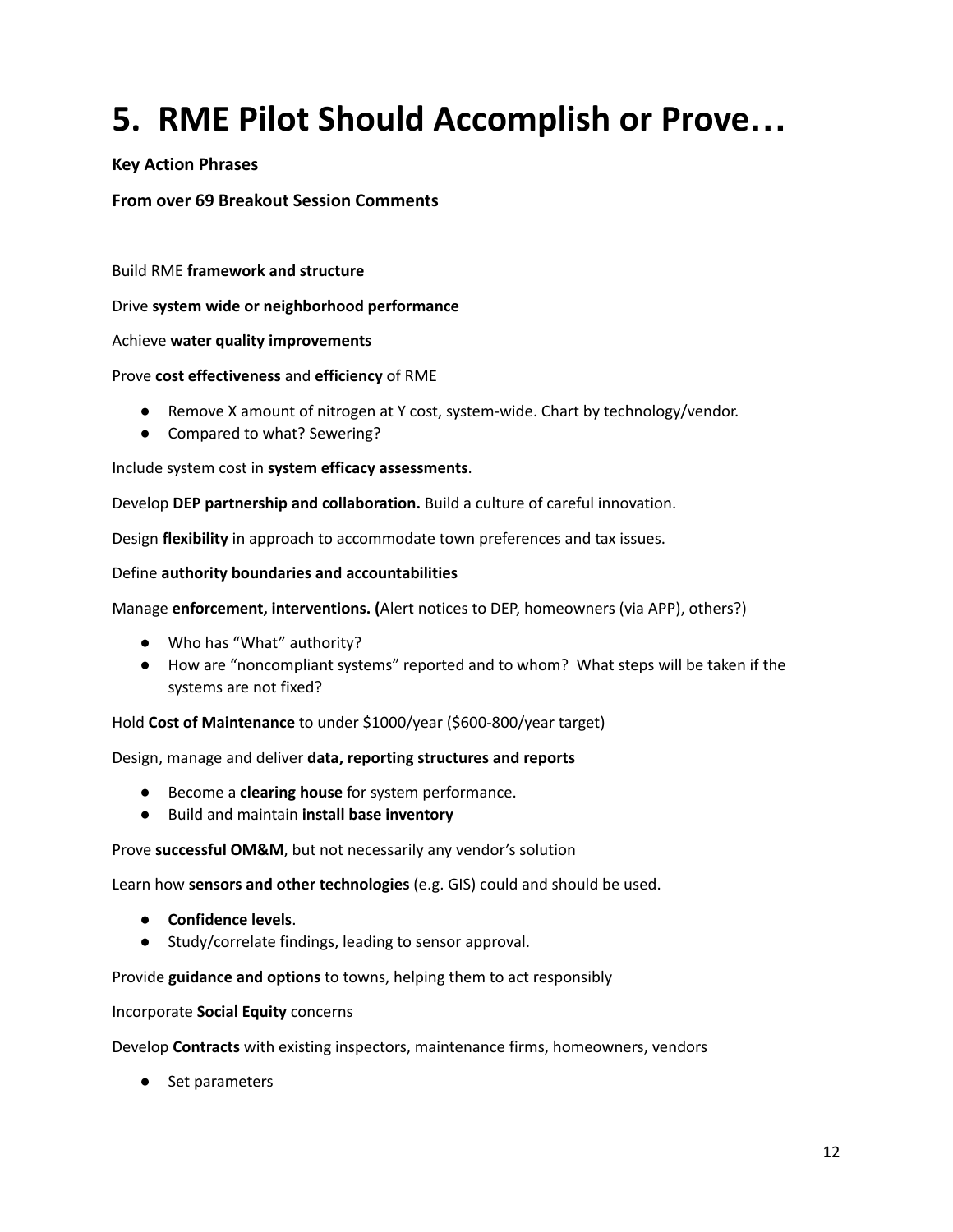● Obtain volume pricing

**Train** inspectors, maintenance firms and eventually town RMEs. (expand URI program?)

#### **Educate** communities and **build awareness**

Engage with **MHOA and NOWRA**. Win them to the idea.

Identify **vendor system problems**

Attract multiple **funding types** with an eye for tax efficiency

#### **Streamline and simplify**

- For Homeowner
- OM&M processes. Sampling regimes.

Accelerate **permitting** to General level while ensuring **confidence** in these technologies.

- **● Reduce perceived risk** to towns and homeowners (insurance?)
- Enable/facilitate **leaders** to emerge.

Take advantage of **stuff already underway** (Shubael, Falmouth, Wellfleet)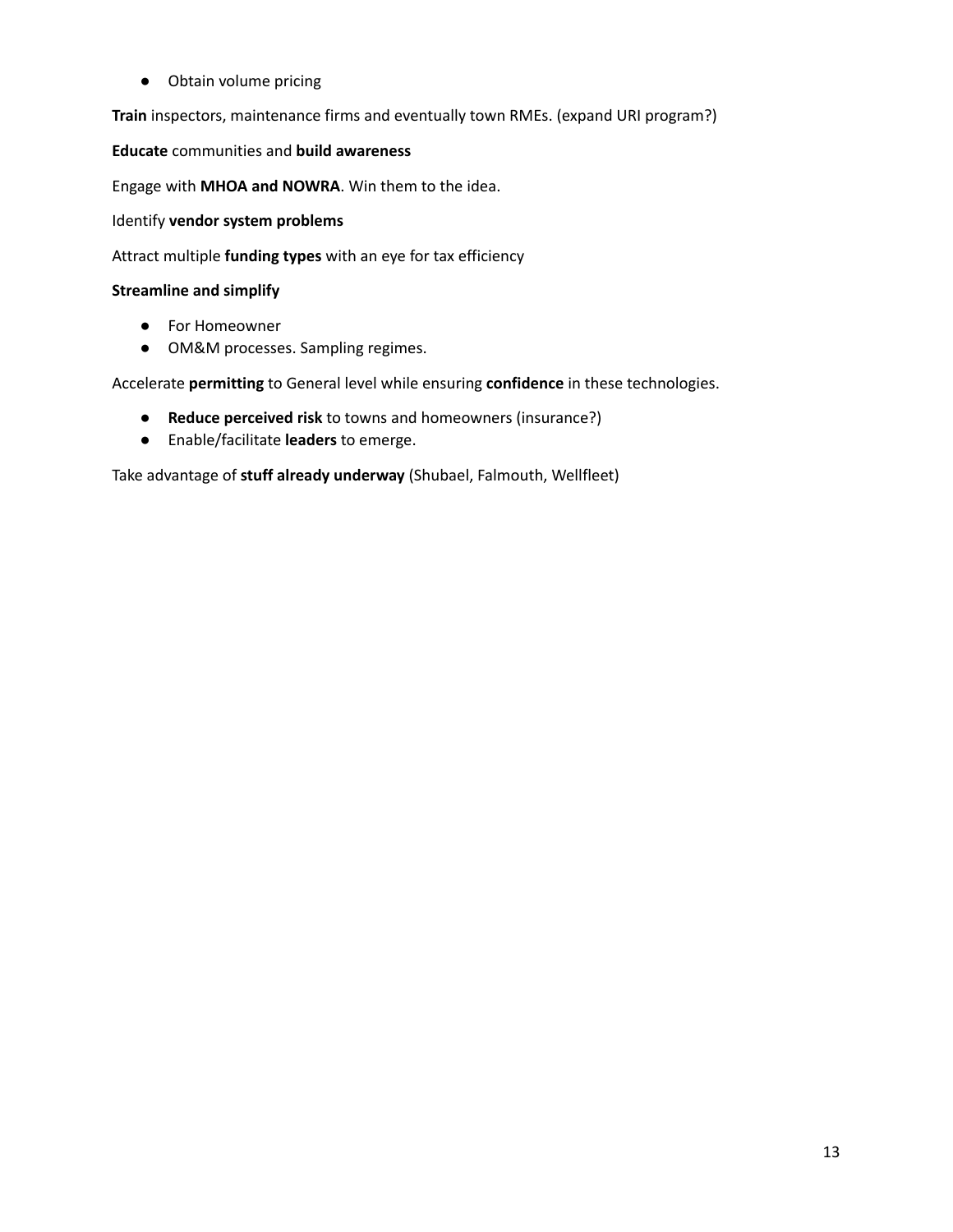## <span id="page-13-0"></span>**6. RME Design Guidance**

#### **From 13 Breakout Session Comments**

Pilot should cover **multiple** (2-4) **locations** and (4-5) **technologies**

- Start with Shubael Pond and Falmouth; then add Wellfleet
- Pick locations where towns have interest

**Avoid** locations where **sewering is planned** within 15-20 years **or** where **phosphorus** is a key concern (to avoid upgrading an installation)

Ensure adequate **staffing**

#### Identify **Data Elements & Flows** and build **yearly report templates** early

- Mock them up and review with DEP
- Build on the Barnstable County Septic Management Program (BCSMP)

Add **water meters** to RME pilot I/A homes for load calculations (separate from irrigation)

Add/study **sensors** broadly throughout the pilot area

● Include in already installed I/A systems

#### Utilize **alerts to trigger visits**

Develop a planning structure and flowchart approach to develop future RMEs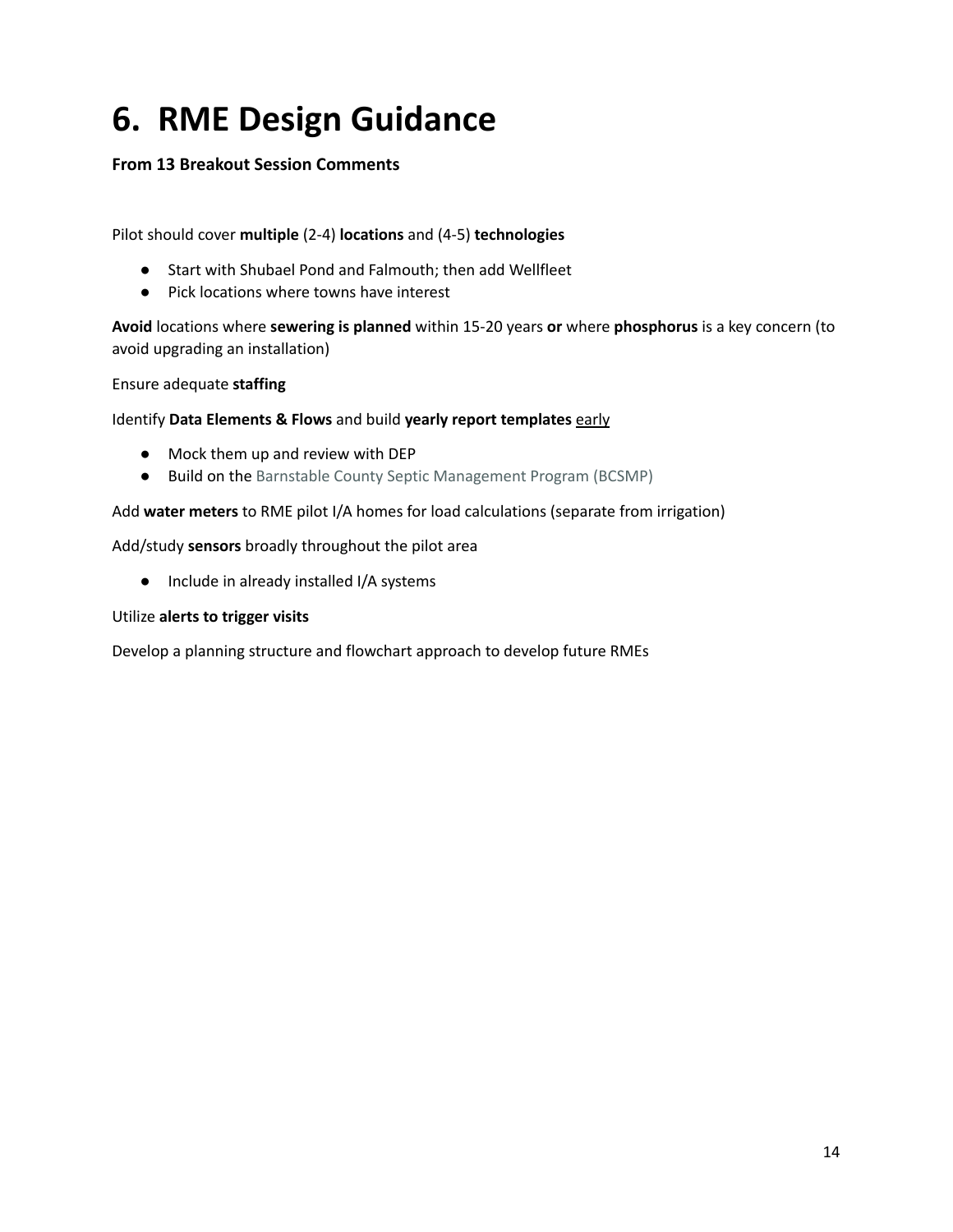## <span id="page-14-0"></span>**7. Sensors**

#### **From 24 Breakout Session Comments**

#### **Starting Point**: DEP cannot require sensors, nor are any approved.

Sensors are a potentially a **key tool** for RME effectiveness to **measure and manage performance**

#### **Manage I/A like a wastewater treatment plant with sensing and alert systems**

#### Sensors **flag** the need for **attention and visits**

- Reduces O&M. Increases performance
- Provides robust data

Sensors can **notify** RME, DEP, owner, contractor when I/A system goes down.

#### Develop **load calculation data**

● Water meters (exclude irrigation) for flow x effluent concentration = Load

#### Sensors will **require some staff but save field labor**

Approach: **Over-measure** all you can, early on; then back-off as you learn and develop more efficient approaches. Samples will always be needed, but perhaps less frequently as confidence in sensor-based approaches grows.

#### **Sensors to study** and exploit:

- Pumps (Amperage (on/off) & Run-time motors (flow))
- Nitrogen Sensor
- Lysimeters under leach fields
- Conductance in/out system on/off proxy
- Photometers for field work
	- o 30 Hanna Instruments systems in use in RI
	- o When readings exceed a maximum value, they take a sample
- DO although equipment needs lots of calibration

#### Be sure to measure **sensor stability and calibration**.

#### We should **collaborate with Long Island**

- Build large data sets
- Study correlations to Total N RME and LI
- Study LI telemetry systems in use

#### Develop and define acceptable "**range of certainty**" and "**confidence level**" concepts

**Install and study** all available sensors. Learn.

● Develop path for sensors to aid in compliance as well as performance.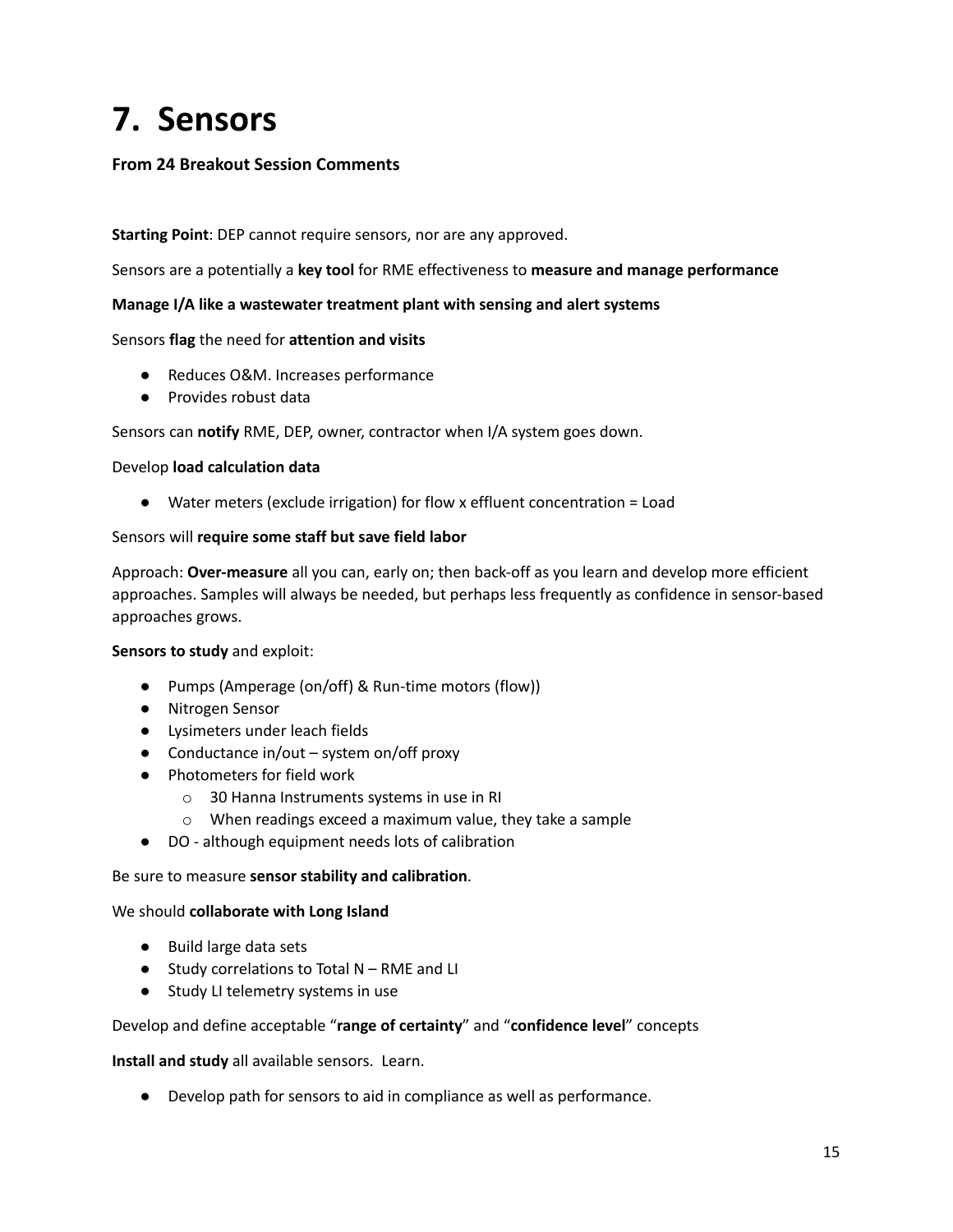Build a **phone app** for owners

- Bragg to the neighbors
- Builds an alert/follow-up mentality

Develop a **communications channel** to DEP for correlation findings

Use the 8+ sensors already installed in Falmouth and Shubael Pond. Add more ASAP.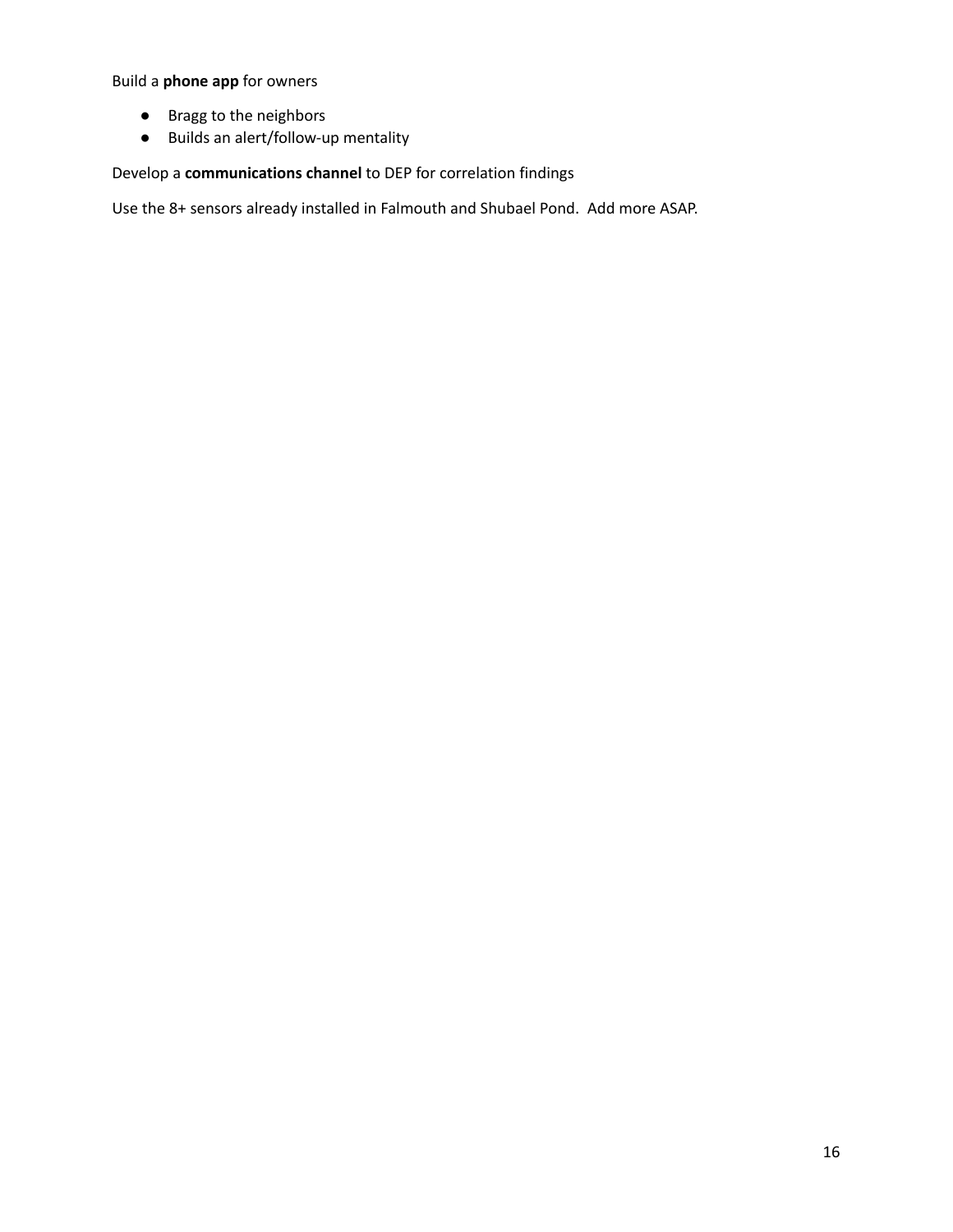## <span id="page-16-0"></span>**8. I/A Issues/Challenges/Questions**

#### **From 28 Breakout Session Questions**

**Funding** – How to get it? TNC, SNEP, WRF, ARPA, impact investors, private equity, others?

How to **identify N Sensitive areas** not already with TMDL?

● Impaired watershed definition

What will be acceptable **performance standards:** 12, 10 or 5 mg/L?

● How do we incent using better performing systems?

Who drafts model town **bylaws** (RME could assist?)?

Who/how participates in developing **model regulations**?

**Tax issues**- How ensure non-taxable benefit assistance?

How to provide **long-term assurance** to key stakeholders – DEP, town, owner, RME?

Who drives **volume pricing**? RME vs town vs county?

**Legal agreements** with the owner – how to keep **risks in balance**?

Who has the **authority** to create sticks and carrots?

- Home rule vs watershed vs state/county/RME?
- At what point does the state legislature consider over-ruling home rule inaction?
- If it takes a lawsuit, who initiates?

Should **Title 5** systems OM&M be run **by RME**? Perhaps later in the pilot?

Should **nitrogen trading** be considered?

With infrastructure, normally everybody pays equally, as with sewering. **Why should I/A homeowners pay any more** than sewering, if they earn TMDL credits? Or otherwise meet established criteria?

How do we incorporate **Social Equity**?

How to balance home rule with a **higher-level entity driving RMEs**?

- Town vs watershed or county?
- How to build motivation for towns to work together?

#### Who has **watershed enforcement authority**?

What does an **Adaptive Management Review** require of a town? (first one comes next year)

How can we **incent companies to pursue General Permits**?

● Vendors view them as too long and too expensive to warrant MA investment.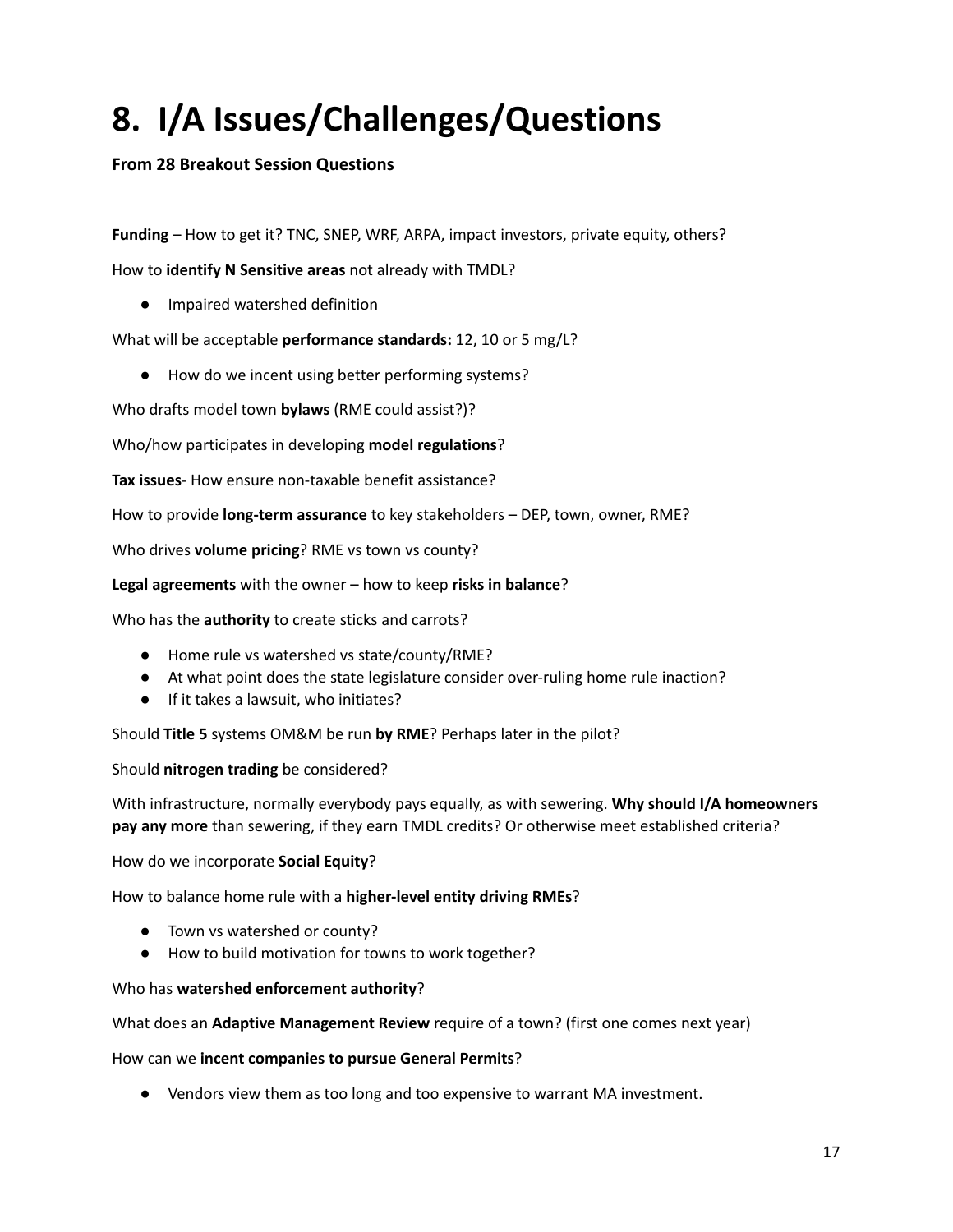● They just go elsewhere

How do we find **leaders**?

- Some towns are saying they don't need this.
- Others won't move until permits are General.
- This requires political capital.

Will towns **adopt I/A into CWMPs** once General Permits are awarded?

What **town-level sign-offs** are needed for starting a **RME Pilot**?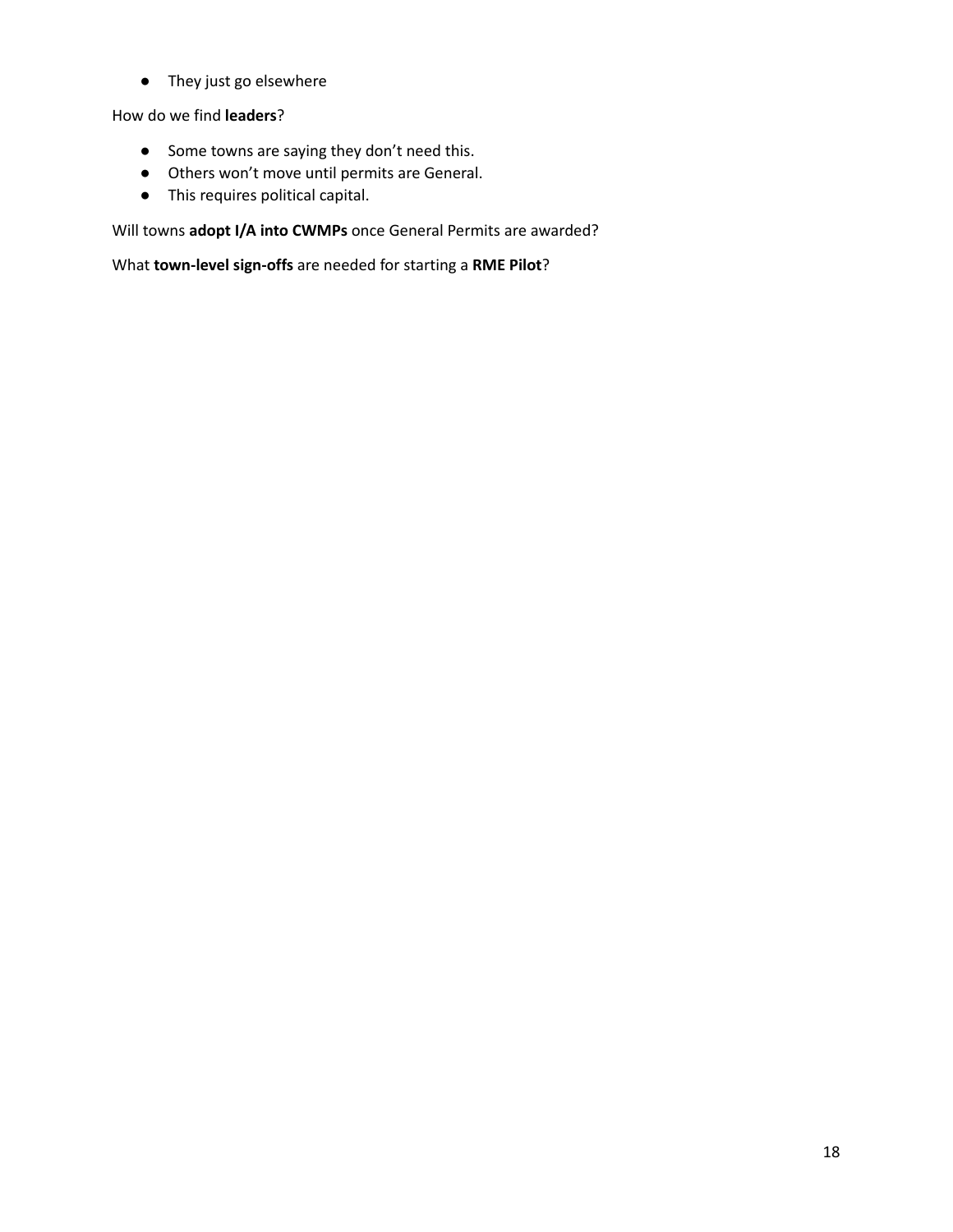## <span id="page-18-0"></span>**9. Managing Up**

**From 16 Breakout Session Comments**

#### **What can we do with those above us to encourage continuity and progress?**

#### Brief **candidates** on Importance of updating Title 5 ASAP

● Leverage EPA

#### With the **coming election**

- What can/should we push Gov. Baker on this year?
- How do we avoid losing two years with a new governor?

#### Leverage **NEWEA Government Affairs Council** (GAC) if/where appropriate.

#### Identify **common goals, then partner and influence**

● Work within existing structures and systems

#### Build **broadscale support for pilot RME** and RMEs in general.

#### Work to get DEP **more authority to require TMDL compliance**.

- How do they get it?
- Require RME oversight.

#### Need **more permitting trials** in the ground (big \$ chunks), more data collection and funding.

#### **Leadership** is key and **champions** are hard to find.

- At town, watershed, county and state levels
- Leaders don't want to go into private property
- We need to build a picture of success and build confidence in the solution

#### **Impaired waters**

- Show evidence of it
- Build pain around it
- Get attention and \$

#### Build the **whole picture, not just about compliance**